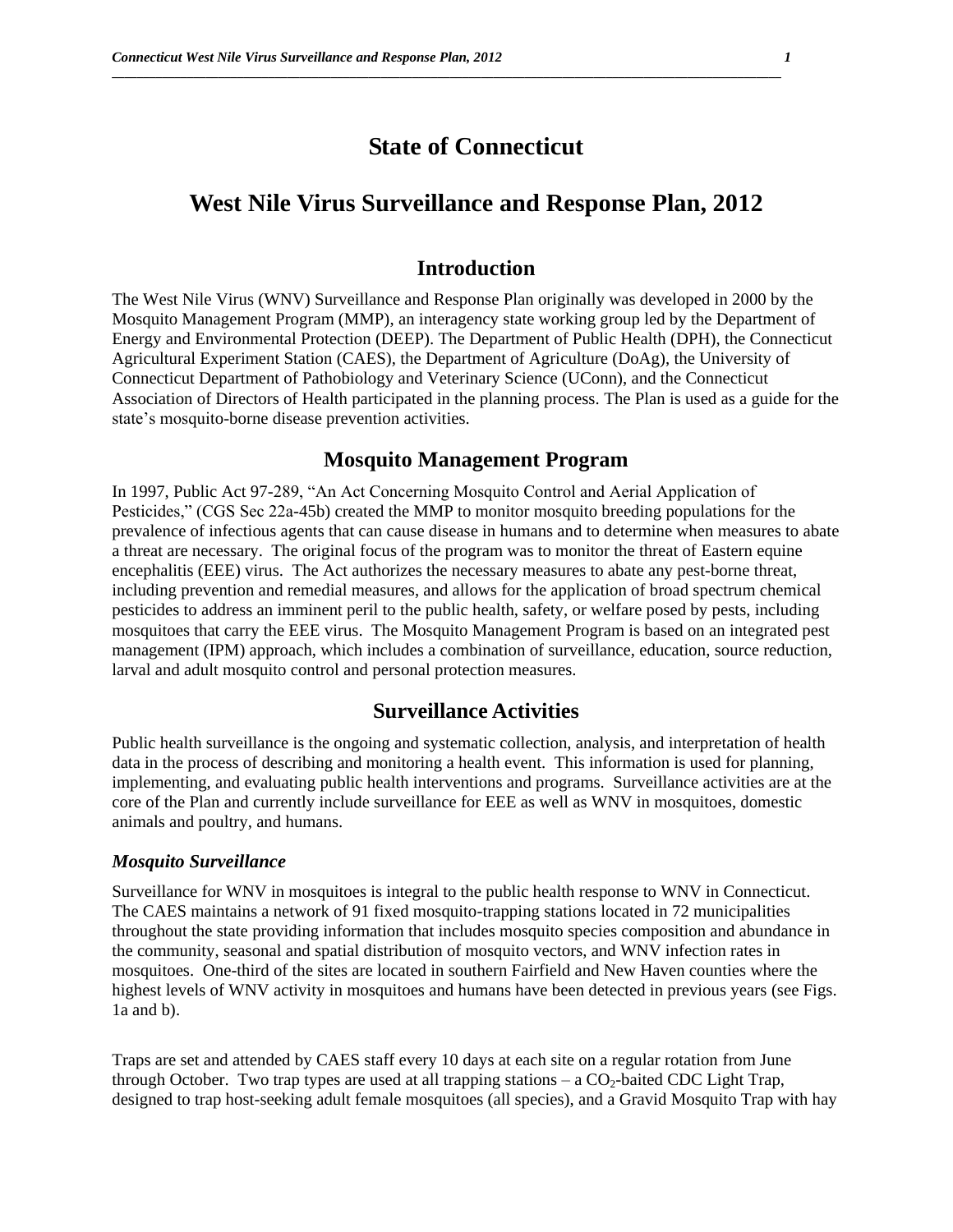infusion, designed to trap previously blood-fed adult female mosquitoes (principally *Culex* and containerbreeding *Ochlerotatus* species). Mosquitoes are transported alive to the laboratory each morning where they are identified to species. Mosquitoes are grouped (pooled) according to species, collecting site, and date and frozen at  $-80^{\circ}$ C. A maximum of 50 female mosquitoes are included in each pool. Aliquots of each mosquito pool are inoculated into Vero cell cultures for detection of WNV and other mosquito-borne arboviruses of public health importance. Virus isolates from mosquito pools are tested for WNV, Eastern equine encephalitis (EEE), Jamestown Canyon (JC), Cache Valley (CV), Trivittatus (TVT), Highlands J (HJ), LaCrosse (LAC), and Potosi (POT) viruses. Isolated viruses are identified by Real Time (TaqMan) PCR or standard RT-PCR using virus-specific primers, plaque reduction neutralization (PRNT) and/or an enzyme-linked immunosorbent assay (ELISA) with specific reference antibodies. All of the virus isolation work is conducted in a certified Bio-Safety Level 3 laboratory at the CAES. Weekly test results are reported to the CDC electronically via ArboNet and to the DPH for dissemination to other state agencies, local health departments, the media, and neighboring states.

**\_\_\_\_\_\_\_\_\_\_\_\_\_\_\_\_\_\_\_\_\_\_\_\_\_\_\_\_\_\_\_\_\_\_\_\_\_\_\_\_\_\_\_\_\_\_\_\_\_\_\_\_\_\_\_\_\_\_\_\_\_\_\_\_\_\_\_\_\_\_\_\_\_\_\_\_\_\_\_\_\_\_\_\_\_\_\_\_\_\_\_\_\_\_\_\_\_\_\_\_\_\_\_\_\_\_\_**



# **Mosquito Trapping Stations**

#### *Domestic Animal Surveillance*

The DoAg investigates potential cases involving domestic animals, poultry and pet birds with suspicious neurologic disease reported to the State Veterinarian and/or presented for necropsy and testing to the Connecticut Veterinary Medical Diagnostic Laboratory at UConn. Horses are emphasized since they are most frequently affected. Horses presenting with the following clinical signs during the mosquito season raise suspicion: apprehension, head shaking, inability to stand, depression, flaccid paralysis of lower lip, single or multiple limb paralysis, listlessness, loss of coordination, weakness of hind limbs, or acute death. This surveillance (approximately 50,000 horses in the state) provides another means to detect the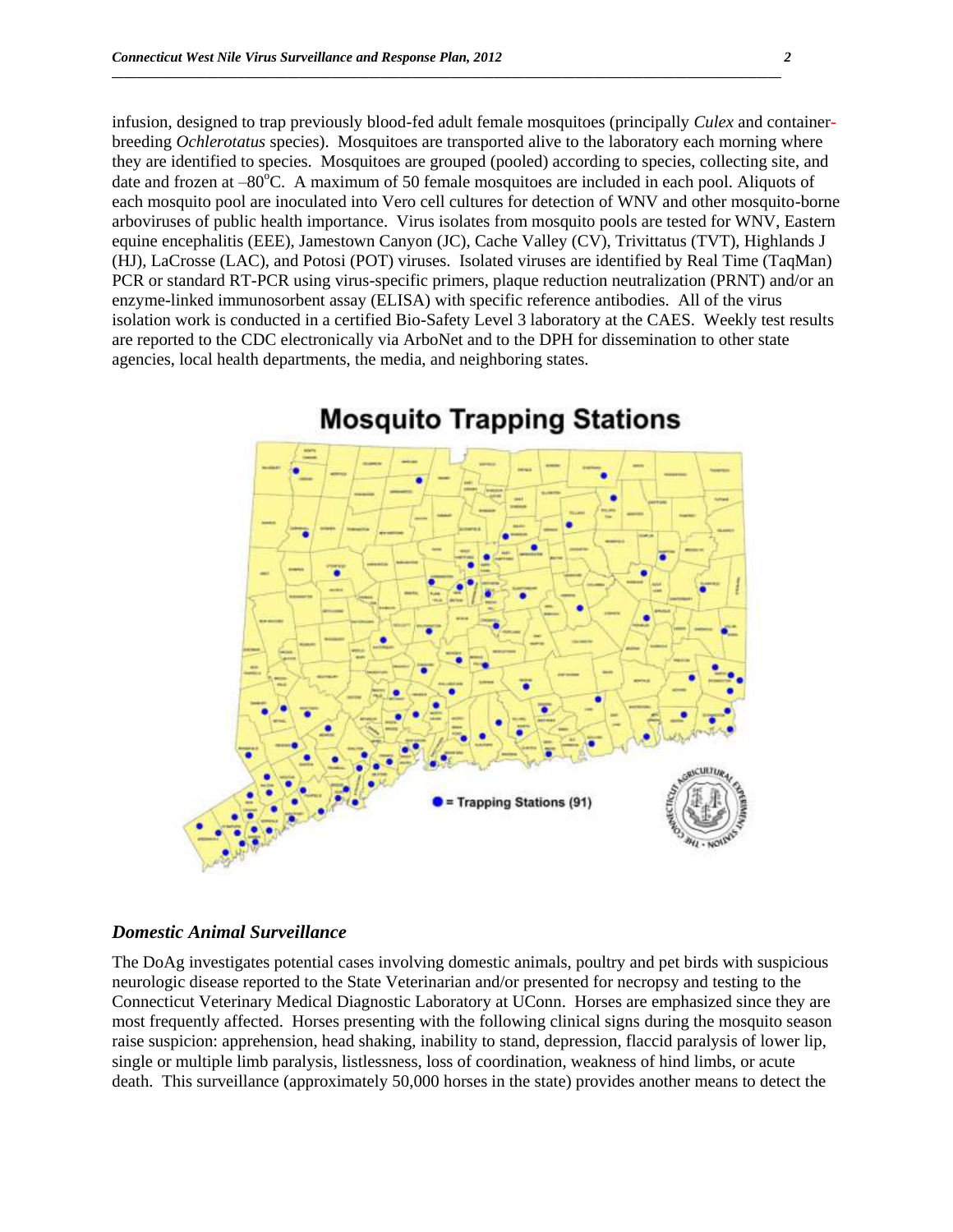presence of WNV and assess the risk of WNV infection to the human population, especially in more rural areas where mosquito trapping is not conducted. A WNV vaccine for horses is now available.

**\_\_\_\_\_\_\_\_\_\_\_\_\_\_\_\_\_\_\_\_\_\_\_\_\_\_\_\_\_\_\_\_\_\_\_\_\_\_\_\_\_\_\_\_\_\_\_\_\_\_\_\_\_\_\_\_\_\_\_\_\_\_\_\_\_\_\_\_\_\_\_\_\_\_\_\_\_\_\_\_\_\_\_\_\_\_\_\_\_\_\_\_\_\_\_\_\_\_\_\_\_\_\_\_\_\_\_**

#### *Human Surveillance*

The surveillance for disease in humans caused by WNV is coordinated by the DPH. Testing of serum and cerebrospinal fluid specimens for WNV antibodies and antibodies to other arboviruses (e.g. EEE, California encephalitis group, St. Louis encephalitis, Jamestown Canyon) is available at the DPH Laboratory and has been offered at no charge. Emphasis is on patients who require hospitalization for neurologic illness. Testing is available year round but is of particular importance for Connecticut residents who have not traveled during June through October indicating locally acquired infection. Physicians wishing to test persons suspected of having WNV infection on the basis of mild illness, such as fever or headache, and recent mosquito bites are encouraged to submit specimens to hospital or commercial laboratories since they are unlikely due to WNV infection and not necessary for prognostication. Reporting of positive test results from laboratories to DPH is required (see Fig. 2).

Should spraying of pesticides be conducted to reduce adult mosquito populations in response to WNV or EEE virus, the DPH also conducts surveillance for possible health effects of pesticide exposure. Physicians are encouraged to report to the DPH Environmental and Occupational Health Assessment Program possible pesticide-related health effects. The DPH compiles and summarizes this information and reports significant findings to the local health departments and other agencies as appropriate. This system is based on National Institute for Occupational Safety and Health classification of acute pesticiderelated illness. The DPH assists local health departments monitor calls from the general public regarding health complaints and reports unusual clustering of complaints in terms of location or time to the DEEP Division of Pesticides for investigation of possible misapplication of pesticide.

#### *Wild Bird Surveillance*

West Nile virus has been detected in dead birds of over 300 species. Infected mosquitoes carrying virus particles in their salivary glands infect susceptible bird species. Bird species capable of sustaining a sufficiently high level of virus circulating in the bloodstream for several days then serve as a source of infection for additional mosquitoes.

Although most birds infected with WNV do not develop serious illness some species, particularly crows and jays, can develop fatal infections. During the first several years of WNV in Connecticut reports of dead crows served as a useful sentinel for the presence of WNV and to describe seasonal variation.

From 2000 to 2003, 92% of the human WNV infections acquired in Connecticut were preceded by a dead crow sighting in their town and 87% by a bird with laboratory confirmed WNV infection. However during 2004 and 2005, the numbers of dead crow reports and submissions for testing decreased sharply resulting in reduced utility of this system for WNV monitoring purposes.

Since 2006, mosquito surveillance has been more reliable than avian surveillance in describing the level of statewide WNV activity. Dead birds are no longer being tested for WNV. Available resources are currently devoted to maintaining the statewide mosquito trapping and testing program conducted June through October.

Dead birds can be placed in a double plastic bag and placed out with the trash or brought to a municipal landfill. They can also be disposed of on-site by burying. As for all dead animals, avoid handling with birds with bare hands.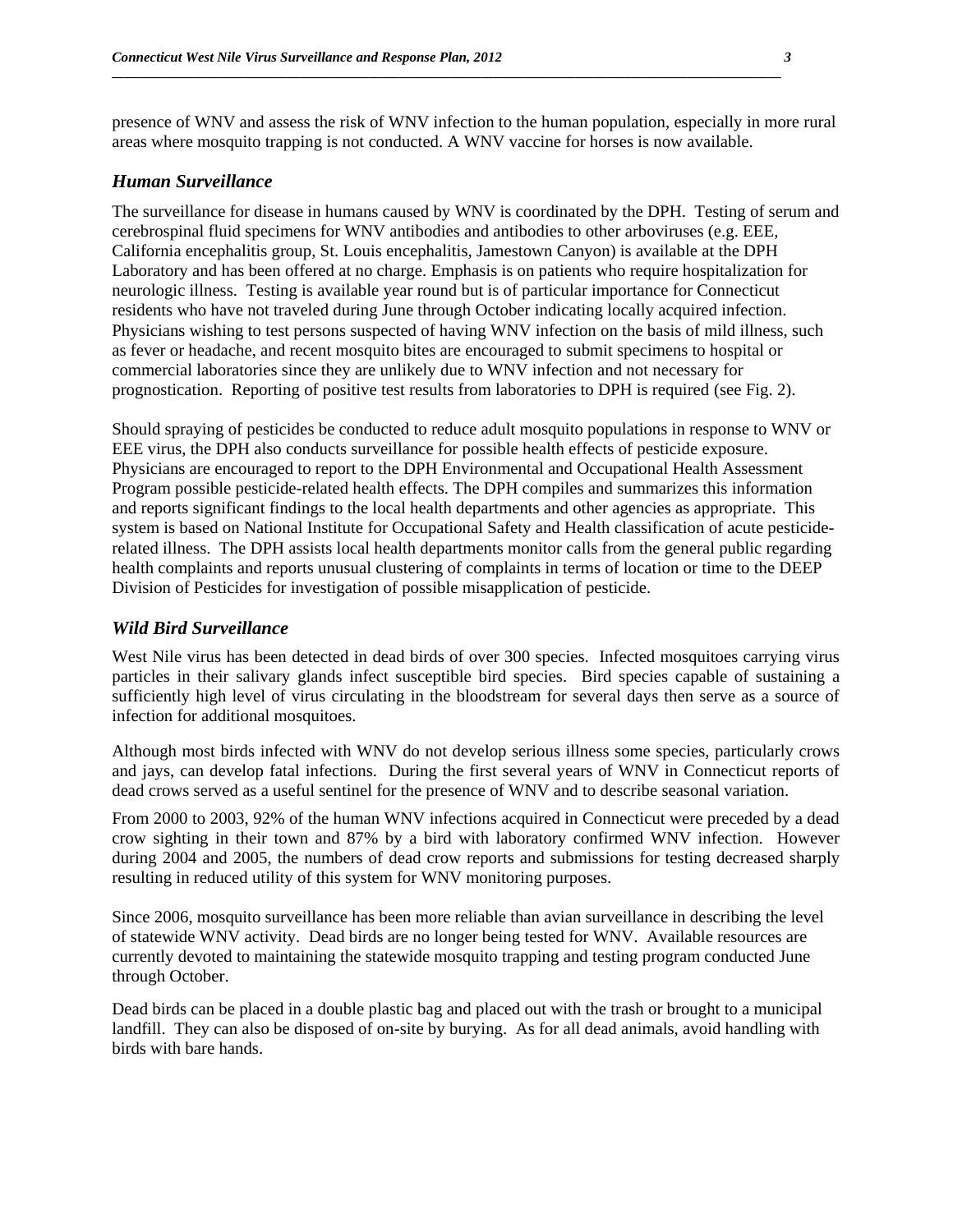## **Mosquito Management Activities**

**\_\_\_\_\_\_\_\_\_\_\_\_\_\_\_\_\_\_\_\_\_\_\_\_\_\_\_\_\_\_\_\_\_\_\_\_\_\_\_\_\_\_\_\_\_\_\_\_\_\_\_\_\_\_\_\_\_\_\_\_\_\_\_\_\_\_\_\_\_\_\_\_\_\_\_\_\_\_\_\_\_\_\_\_\_\_\_\_\_\_\_\_\_\_\_\_\_\_\_\_\_\_\_\_\_\_\_**

Pre-emptive mosquito control is the most effective way to prevent transmission of WNV and other mosquito-borne viruses. The most effective and economical way to control mosquitoes is by larval source reduction through local abatement programs that monitor mosquito populations and initiate control before disease transmission occurs. In addition, larval control allows for the use of target-specific agents in definable areas, which is an environmental benefit over other methods. Depending on the time of year, these programs also can be used in an emergency response for mosquito control if disease is detected in humans or domestic animals.

To prevent standing water, federal, state and local governments need to maintain existing drainage structures on their properties such as sumps, recharge basins, sewage or wastewater treatment facilities, street catch basins, upland streams, ponds, and pools. The DEEP Wetlands Habitat and Mosquito Management Program directly conducts mosquito control activities on state-owned property in coastal marsh areas and on contiguous land. The DEEP also works with municipal officials statewide to identify mosquito-breeding habitat (e.g. tidal and inland wetlands, catch basins) and develop appropriate control strategies based on Integrated Pest Management strategies to eliminate larval mosquito breeding sites.

Municipalities are responsible for coordination of mosquito control activities on municipal and private lands in their jurisdictions, working with state agencies on behalf of residents, and enforcement of abatement requirements of mosquito breeding areas if necessary. Mosquito breeding on residential and commercial properties can be reduced significantly by reducing the amount of standing water available for mosquito breeding. Regulations relevant to mosquito control and the powers of local directors of health are addressed in the Public Health Code.

To further reduce the risk of mosquito-borne virus infections, individuals are urged to take personal protective measures to avoid mosquito bites when outdoors and mosquitoes are biting through the use of repellents and proper clothing (e.g., light-colored, loose-fitting pants and shirts, head nets). Homeowners are advised to assure that window and door screens are in good repair.

### *Insecticides*

Larvicides can be used to control mosquitoes in the aquatic stage before they become biting adults. This type of control using insecticides generally is the most effective at controlling mosquitoes and has the least effect on non-target species and the environment. Ideally, use of larvicides is started early in the mosquito season repeated as necessary. The use of larvicides may require a permit from the DEEP, and the product must be registered for use in Connecticut. Depending upon the type of product used, or for commercial applications, the applicator must be licensed by the DEEP Pesticide Division to apply mosquito pesticides.

Adulticides can be used to kill adult mosquitoes when a quick reduction of mosquitoes is needed. Currently available adulticides may be applied by hand-held, backpack or truck-mounted Ultra Low Volume (ULV) foggers, or by fixed-wing or rotary aircraft. These materials have advantages and disadvantages that will influence which material is most appropriate for a given situation, and all must be applied according to regulations and label directions. Weather and logistical conditions are important factors influencing the ability to effectively control adult mosquito populations and include the following:

- Ground-level adulticiding is done when mosquitoes are most active (between dusk and dawn).  $\bullet$
- Aerial application is done between dusk and dawn, under favorable weather conditions and at the  $\bullet$ discretion of the DEEP and its aerial contractor.
- Wind speed is less than 10-12 mph.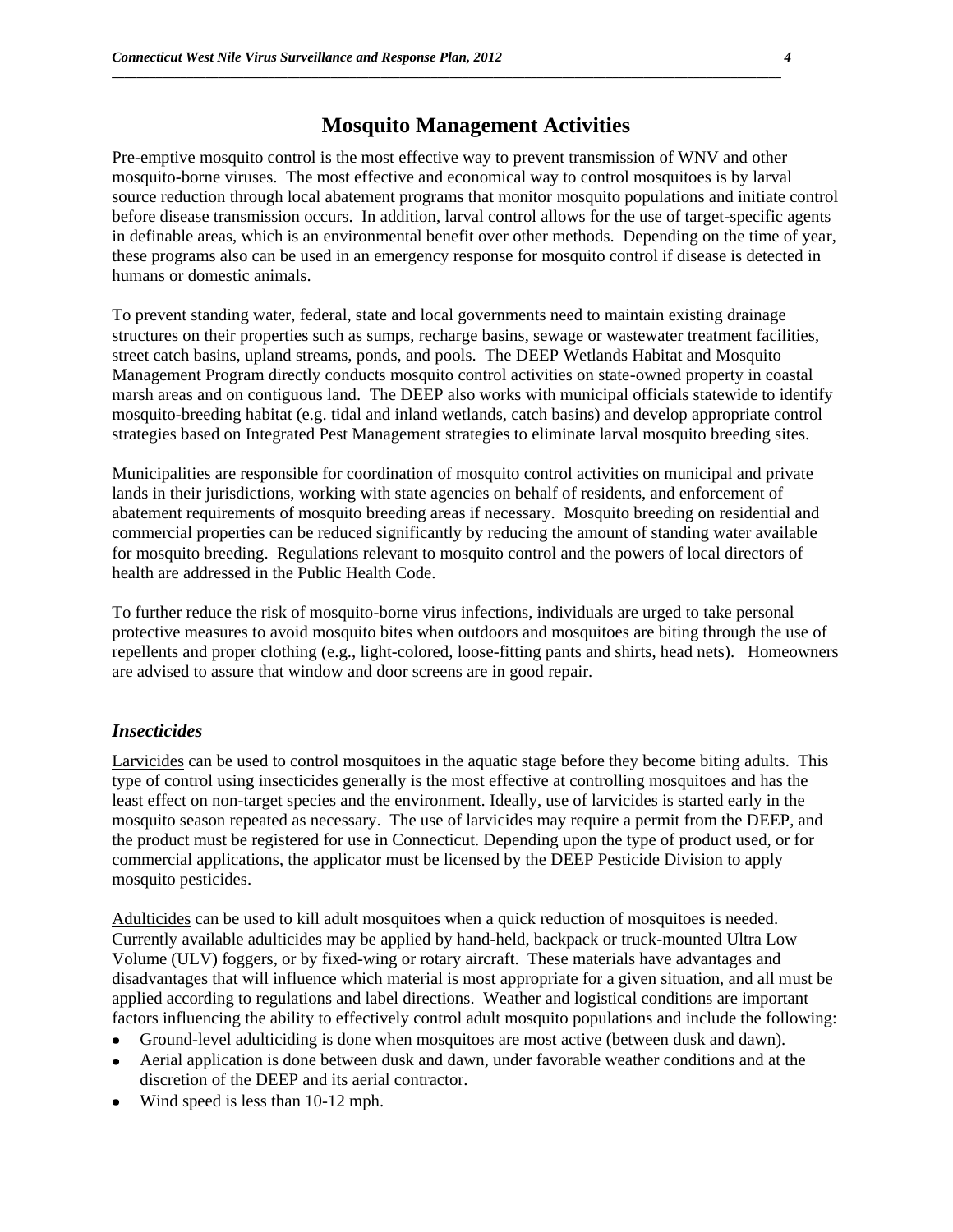- Wind direction and temperature inversions favor drift onto the target area.  $\bullet$
- Air temperature is above 50 degrees F.
- Adulticide application is not made during rainfall.
- When making a ground-level application, the distribution and network of roads and access areas in the treatment zone are considered, as this affects the level of coverage.

## **Communication and Public Awareness Activities**

Public education about mosquito-borne diseases, particularly modes of transmitting and means of preventing or reducing risk for exposure, is a critical component of a prevention and control program. Communication and public awareness activities are designed to provide pertinent information during the mosquito season to state agencies, municipal officials, health care providers, the public, and the media including:

- Disease prevention recommendations including personal protective measures and homeowner source  $\bullet$ reduction.
- The use of larvicides, adulticides and other control methods.
- The virus, clinical manifestations, and its diagnosis.
- Mosquito Management Program information.
- Recommendations in response to the identification of WNV or other mosquito-borne viruses in Connecticut.

### *Outreach to Municipal Officials and the Public*

- The DEEP makes available brochures, flyers, and fact sheets on WNV infection, larvicides, pesticides, personal protective measures for people, and mosquito control methods targeted at homeowners. This information and surveillance results are available in electronic format on the state Mosquito Management Program website [\(www.ct.gov/mosquito\)](http://www.ct.gov/mosquito). The website includes links to the DPH, CAES, and DoAg.
- $\bullet$ Surveillance findings are disseminated by press release to media statewide as needed. Each agency has designated staff to respond to media inquiries for up to date information.
- The DPH includes a WNV update as needed at its semi-annual meetings with directors of health.
- The DPH Infectious Diseases Section newsletter, the *Connecticut Epidemiologist*, is available to hospitals, laboratories, local health departments, and physicians statewide; the newsletter periodically includes summaries of prior seasons.
- Conference calls with local health directors occur as needed and are organized by the DPH Local Health Administration, and include members of the State Mosquito Management Team. Conference calls with state experts are a forum to discuss current state and national information and actions.

### *When WNV Activity is Identified*

- Local health directors in the towns where WNV is identified in mosquitoes, domestic animals, or people are notified directly by the DPH. Notification is done by phone when the first infected mosquitoes, a human or domestic animal is identified in a town.
- Information available on human cases of WNV infection is posted as they become available on the DPH and web site. Upon identification of the first human case of WNV, the MMP will issue a statewide press release announcing the finding. In specific cases, where the human identification does not indicate an increase in a threat to public health, the MMP may decide not to issue a statewide press release. Examples of such cases include, but are not limited to, identification of WNV in a Connecticut resident when the infection is believed to have occurred out of state or identification of WNV in a Connecticut resident late in the season when mosquitoes are not as active and WNV is not believed to be a significant threat.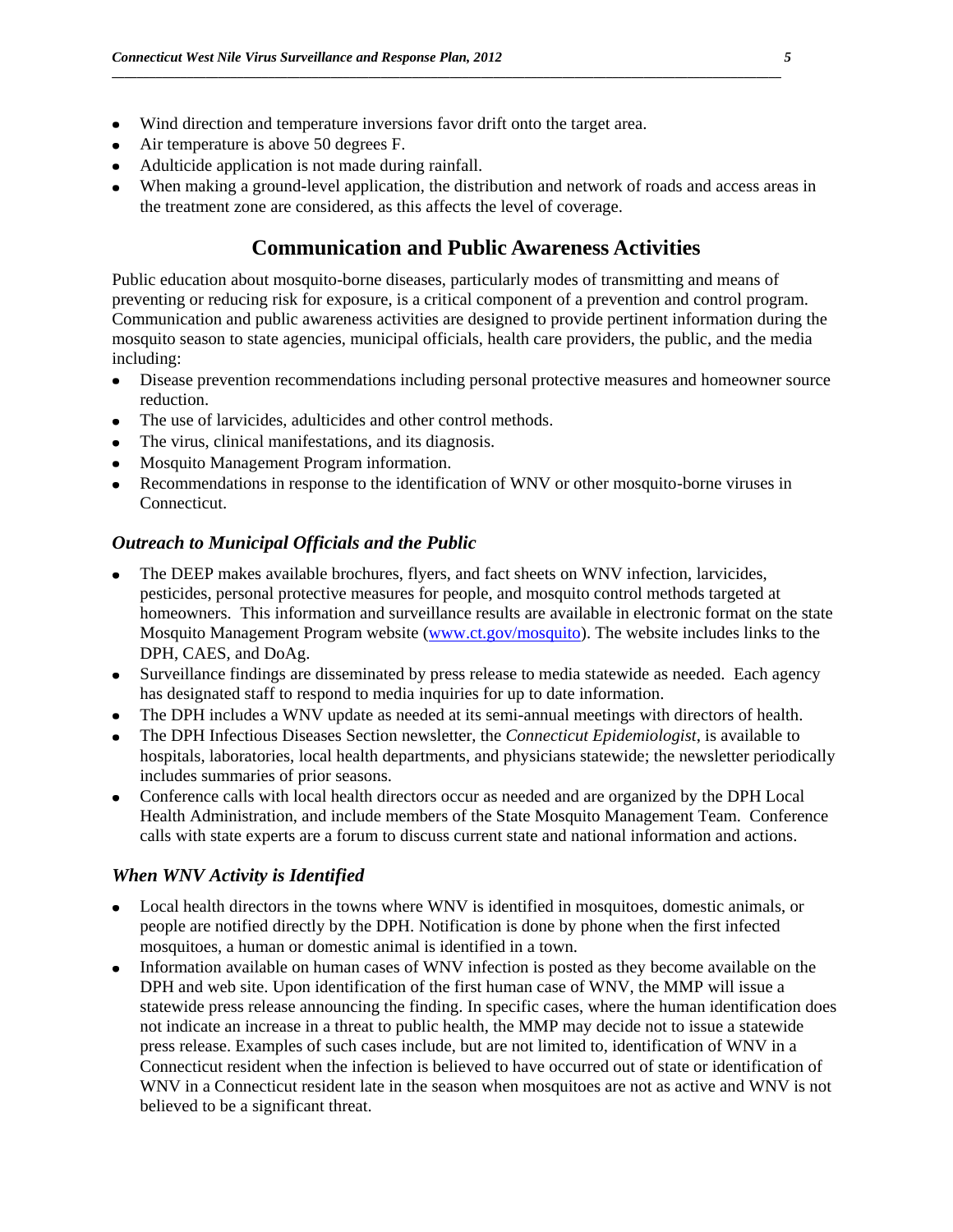- In coordination with officials in the towns affected, the MMP will issue a statewide press release when needed to warn Connecticut residents that WNV activity is increasing in intensity or geographic distribution and an elevated risk of human infections may occur.
- Throughout the season the DPH, on behalf of the MMP, will issue press releases as needed to announce findings of regional or statewide importance.

- The MMP conducts discussions with municipal officials in the towns affected and provides guidance for of public health actions if necessary. These may include dissemination of public information and mosquito control measures.
- $\bullet$ If findings suggest a possible role for spraying to kill adult mosquitoes to mitigate a heightened risk of sustained transmission to people, the DEEP organizes and coordinates a conference call with the appropriate state and local officials. The purpose of this call is to develop a plan based on all available surveillance information and community sentiment.
- The state assists municipalities with key support information needed to respond to common questions  $\bullet$ from the general public.
- In the event adulticide use is recommended the state works with the municipality to:
	- Notify residents of the targeted area at least 24 hours before application.
		- Place posters and signs at key town locations as needed.
		- Address local resident's questions and concerns.
		- Coordinate application with local police.
		- Monitor health complaints.

### *Interagency Communication*

- During the mosquito season state mosquito management team members are in contact regularly and multiple times each week by telephone and e-mail.
- Conference calls with the team occur as needed and are coordinated by the DEEP.
- The DEEP and DPH work together to disseminate information regarding WNV among the Mosquito Management Program agencies including surveillance results as they are available.
- Press releases are drafted by the DPH and distributed for review to DEEP and CAES, and, in the event of animal cases, to the DoAg.

# **Public Health Action Levels**

If WNV is confirmed in Connecticut, the DPH, in consultation with other state and local agencies, evaluate the potential threat to human health. Following evaluation of the data obtained from public health surveillance activities and depending on the nature of the threat, either the Commissioner of the DPH or the Commissioner of the DEEP, after consulting with the Commissioner of DPH, will recommend implementation of control measures.

Recommendations reflect a graded response that is in proportion to the threat of WNV infections in people. Numerous factors contribute to the level of increased risk making each situation unique. The goal is to prevent a sustained outbreak of human infections. Sporadic cases are likely to occur each season that WNV is circulating in mosquitoes since the principal mosquito species responsible for transmission is found in high numbers in residential areas.

## *Factors*

The following factors are important considerations in formulating an appropriate response to the identification of WNV:

- Mosquito populations and relative species abundance.  $\bullet$
- Proportion of mosquitoes infected and number of pools previously identified. $\bullet$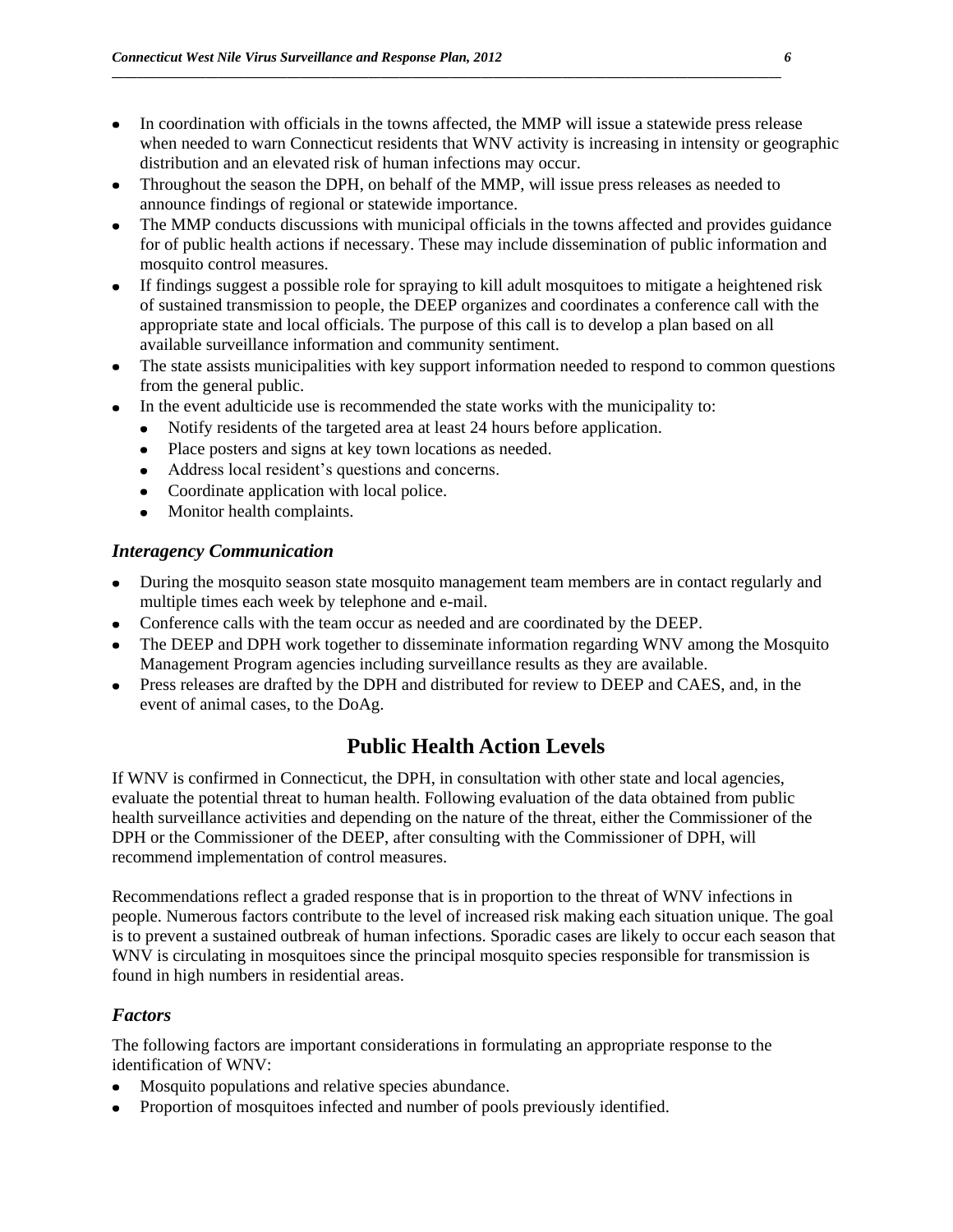- Local surveillance data in previous season.  $\bullet$
- Time of the season.
- Weather conditions.  $\bullet$
- Geographic extent.
- Nature and proximity of potential mosquito habitat.  $\bullet$
- Proximity and nature of human residential areas.
- Number and location of infected horses.
- Number and residence of human patients with WNV related illness.
- Community concern and acceptance of mosquito control activities.
- Extent of previous larval mosquito control activities.  $\bullet$
- Likely effectiveness of local application of larval or adult insecticides.

#### *Activities*

The following activities may be part of the response:

- Evaluation of the findings by the entire Mosquito Management Program team.  $\bullet$
- Consultation with local directors of health and other municipal officials.  $\bullet$
- Advice to community groups regarding outdoor activities.  $\bullet$
- Dissemination of information on prevention and control methods locally or statewide.  $\bullet$
- Emphasize the importance of *Culex* mosquito breeding site reduction on residential properties.

**\_\_\_\_\_\_\_\_\_\_\_\_\_\_\_\_\_\_\_\_\_\_\_\_\_\_\_\_\_\_\_\_\_\_\_\_\_\_\_\_\_\_\_\_\_\_\_\_\_\_\_\_\_\_\_\_\_\_\_\_\_\_\_\_\_\_\_\_\_\_\_\_\_\_\_\_\_\_\_\_\_\_\_\_\_\_\_\_\_\_\_\_\_\_\_\_\_\_\_\_\_\_\_\_\_\_\_**

- Urge adoption of personal protective measures among high risk residents in affected areas.
- Expansion of mosquito trapping and human surveillance locally and beyond town lines.  $\bullet$
- Identification of locations in the affected area where larviciding would be effective.  $\bullet$
- Disseminate information on adulticide applications.  $\bullet$
- Assessment of the need, practicality, frequency, extent and method necessary to control mosquitoes.
- Application of adulticide by the state with approval and at the request of municipal officials for  $\bullet$ assistance in the towns affected.

## *Public Health Emergency*

The Commissioner of DPH may proclaim a Public Health Emergency, pursuant to CGS Section 22a-66l, when WNV is confirmed in a town or contiguous towns in Connecticut. The following additional actions would be taken if a Public Health Emergency is proclaimed:

- In accordance with the provisions of CGS Section 28-9, the Governor evaluates the need for declaring a civil preparedness emergency.
- The application of adulticides by the state under these circumstances does not require the approval of the municipal officials in the towns affected.
- After consultation with the Commissioner of DPH, the Commissioner of DEEP has the responsibility and authority to act unilaterally if the application of chemical pesticides from the air or ground is necessary to control mosquito vectors of human disease pursuant to CGS section 22a-54(e). Concurrent with this determination, officials from the Mosquito Management Program will meet with local officials in the affected communities to inform them of the situation and to discuss the logistics of spraying.

## **Important State Phone Numbers and Websites**

Mosquito Management Program Website **<http://www.ct.gov/mosquito>**

Department of Energy and Environmental Protection **<http://www.ct.gov/deep>**

Communications Division **(860) 424-4100**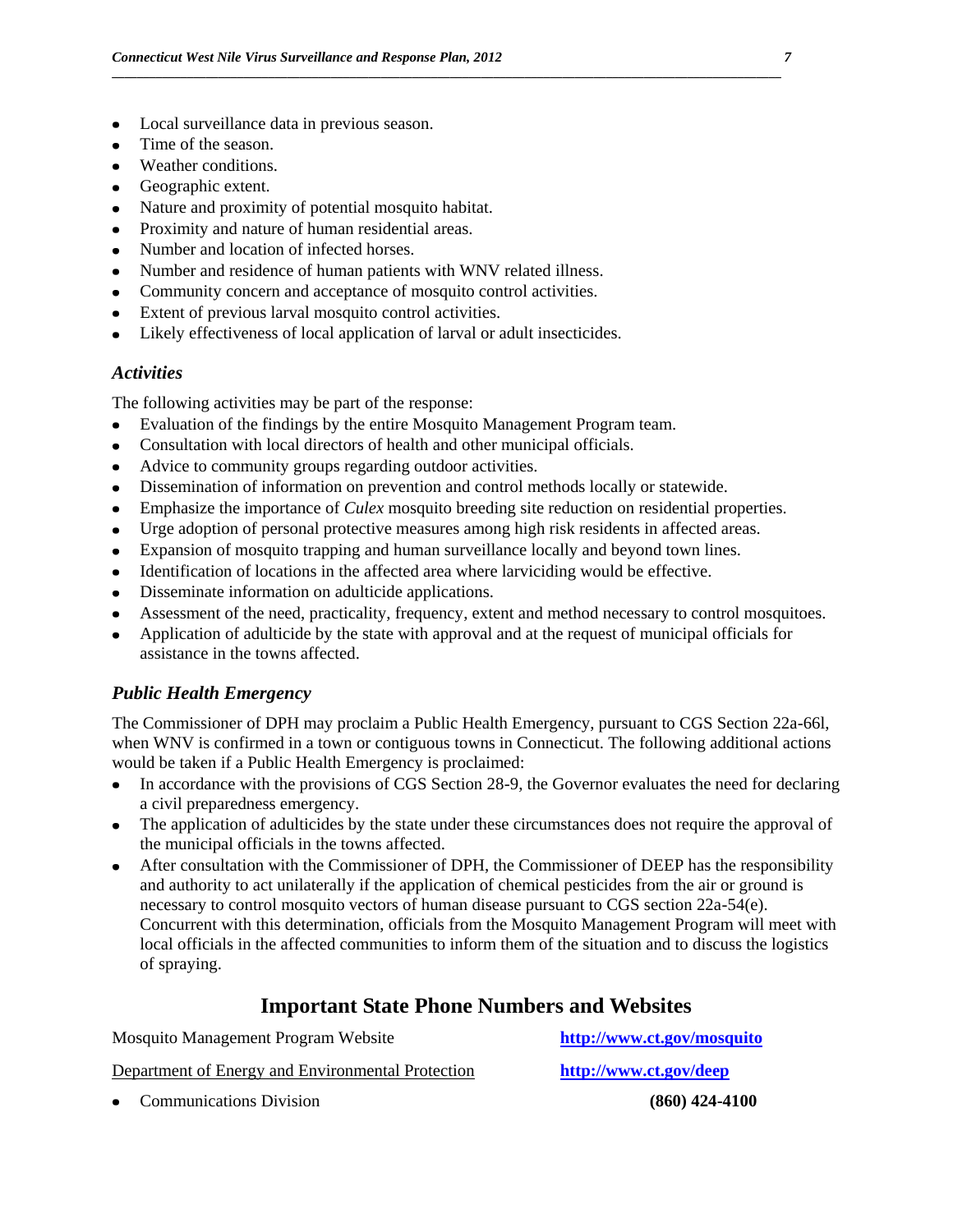*- State mosquito control policy and programs, media inquiries* 

Wetlands Habitat and Mosquito Management Program **(860) 642-7630** *- Technical questions regarding mosquitoes, mosquito control measures* Pesticide Management Program **(860) 424-3369** *- Technical questions regarding safe pesticide use and chemical make-up. Also, persons who wish to be specifically notified prior to a pesticide application or those who are chemically sensitive to pesticides should contact the Pesticide Pre-Notification Registry at this number* Department of Public Health **<http://www.ct.gov/dph>** Epidemiology and Emerging Infections Program **(860) 509-7994** *- WNV infections in people, laboratory testing of human specimens*  Environmental and Occupational Assessment Program **(860) 509-7740** *- Effects of pesticides on people* Virology Laboratory **(860) 509-8553** *- Technical questions regarding testing of human specimens from physicians, hospitals, laboratories* Connecticut Agricultural Experiment Station **<http://www.ct.gov/caes>** Main Number **(203) 974-8510** - *Technical questions from local health departments regarding mosquito trapping and testing*  University of Connecticut **[http://www.patho.uconn.edu](http://www.patho.uconn.edu/)** Department of Pathobiology and Veterinary Science **(860) 486-4000** - *Testing and necropsy of animals* Department of Agriculture **<http://www.ct.gov/doag>** Office of the State Veterinarian **(860)** 713-2505 *- WNV infections in domestic animals, including livestock, poultry, and pet*

**\_\_\_\_\_\_\_\_\_\_\_\_\_\_\_\_\_\_\_\_\_\_\_\_\_\_\_\_\_\_\_\_\_\_\_\_\_\_\_\_\_\_\_\_\_\_\_\_\_\_\_\_\_\_\_\_\_\_\_\_\_\_\_\_\_\_\_\_\_\_\_\_\_\_\_\_\_\_\_\_\_\_\_\_\_\_\_\_\_\_\_\_\_\_\_\_\_\_\_\_\_\_\_\_\_\_\_**

*Connecticut Mosquito Management Program – June, 2012*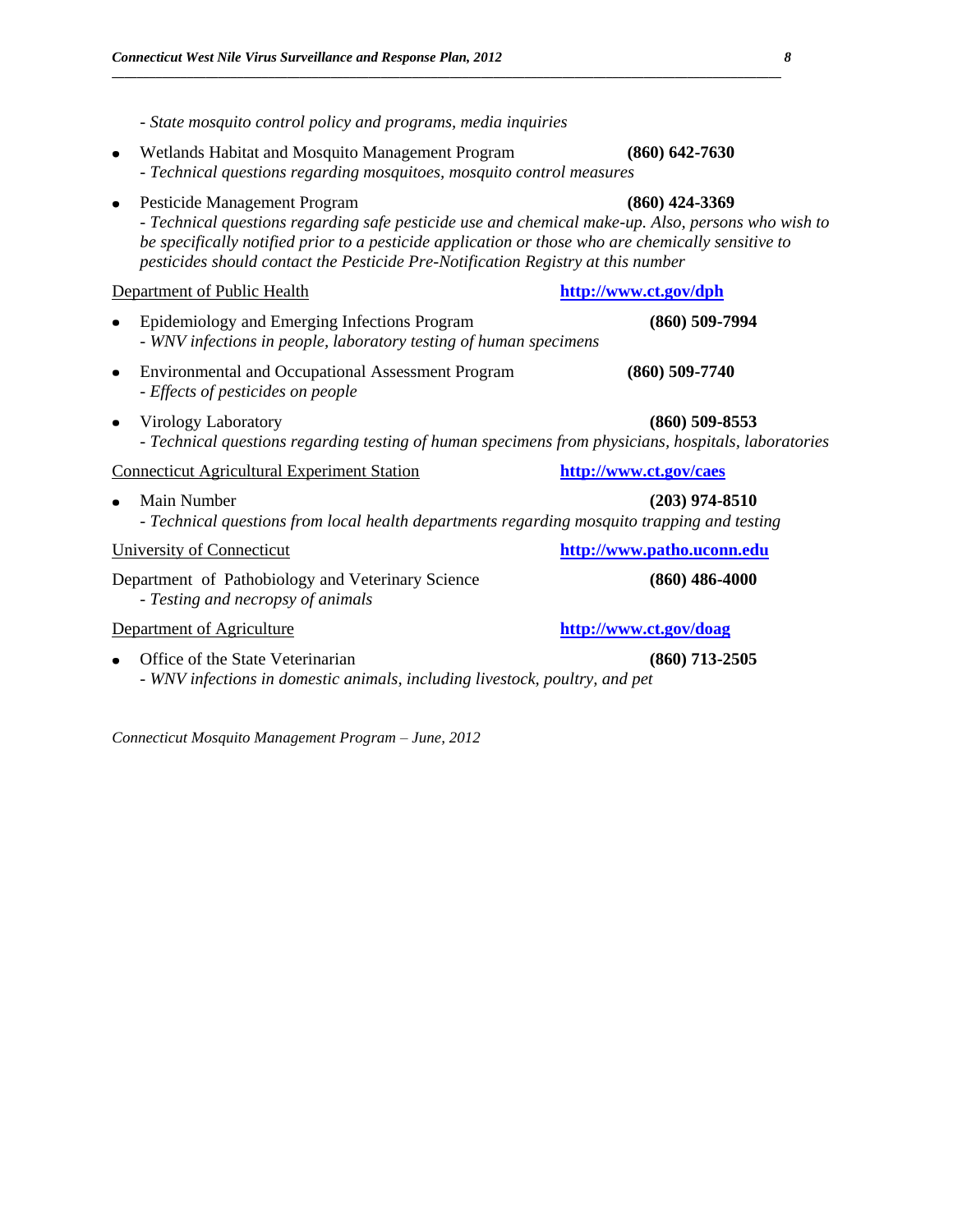

Figures 1a and b. Land use maps of Connecticut showing the distribution and prevalence of mosquitoes found infected with West Nile virus and human cases from 1999 to 2011.